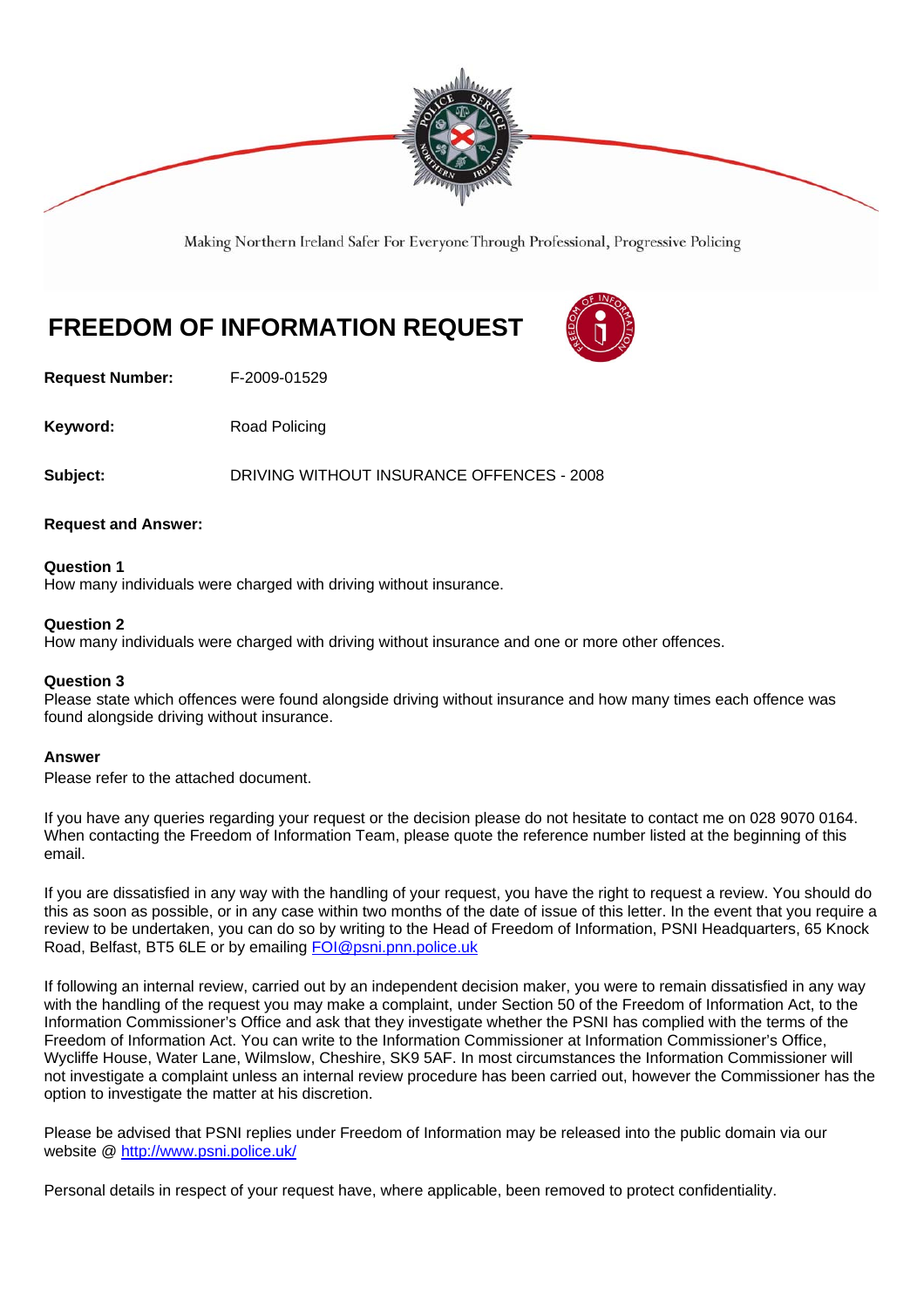# **FOI Request 2009-01529**

# Question1

How many individuals were charged with driving without insurance in 2008?

| ISB5008019 - NO INSURANCE |      |
|---------------------------|------|
|                           | 1665 |

## **Question 2**

How many individuals were charged with driving without insurance and one or more other offences in 2008?

| SB5008019 - NO INSURANCE AND ANY OTHER |      |
|----------------------------------------|------|
| <b>IOFFENCE</b>                        |      |
|                                        | 1587 |

# **Question 3**

The offences, which were found alongside driving without insurance and how many times, each offence was found alongside driving without insurance in 2008.

| ISB5008314 - DRIVING WHILE DISQUALIFIED -    |     |
|----------------------------------------------|-----|
| DISQUALIFIED ON OR AFTER 1 OCTOBER 1997      | 635 |
| ISB5010004 - NO DRIVING LICENCE              | 516 |
| ISB5008126 - DRIVING WITH EXCESS ALCOHOL INI |     |
| <b>IBREATH</b>                               | 315 |
| ISB5008123 - DRIVING WHEN UNFIT THROUGH      |     |
| <b>IDRINK OR DRUGS</b>                       | 299 |
| SB5008201 - DANGEROUS DRIVING                | 280 |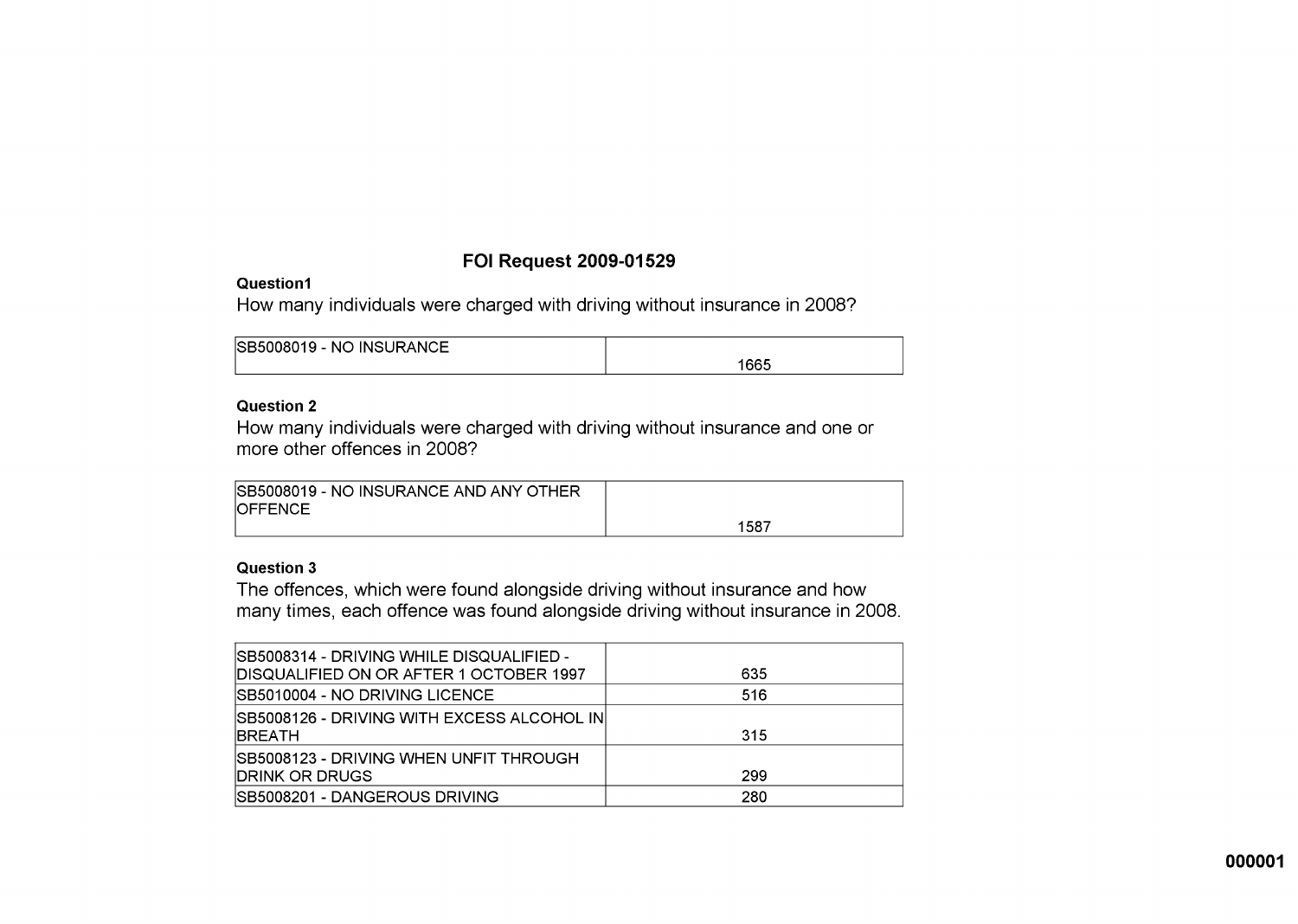| SB5008055 - TAKING A MOTOR VEHICLE        |     |
|-------------------------------------------|-----|
| WITHOUT AUTHORITY                         | 215 |
| SB5012032 - NO VEHICLE TEST CERTIFICATE   | 210 |
| SB5008099 - DRIVING WHILST DISQUALIFIED   |     |
| UNTIL TESTED (ONLY OFFENCES BEFORE 15     |     |
| NOV 2007)                                 | 172 |
| SB5008008 - FAILING TO STOP FOR POLICE    | 133 |
| SB4725007 - OBSTRUCTING POLICE            | 132 |
| ISB4722003 - ASSAULT ON POLICE            | 106 |
| SB4725009 - RESISTING POLICE              | 97  |
| SB5008029 - FAILING TO REMAIN WHERE       |     |
| ACCIDENT OCCURRED CAUSING DAMAGE          | 97  |
| SB5008030 - FAILING TO REPORT - DAMAGE    |     |
| IONLY ACCIDENT                            | 93  |
| SB5008202 - DRIVING WITHOUT DUE CARE AND  |     |
| ATTENTION                                 | 86  |
| SB5008028 - FAILING TO STOP WHERE         |     |
| ACCIDENT OCCURRED CAUSING DAMAGE          | 79  |
| SB5010009 - UNACCOMPANIED L DRIVER (FOR   |     |
| OFFENCES COMMITTED AFTER 15 NOV 2007)     | 76  |
| SB4302001 - CRIMINAL DAMAGE               | 73  |
| SB4508006 - BURGLARY AND THEFT - DWELLING | 49  |
| SB5008138 - FAILING TO PROVIDE SPECIMEN   |     |
| WHEN DRIVING UNFIT                        | 49  |
| SB5008293 - AGGRAVATED VEHICLE TAKING     |     |
| <b>CAUSING DAMAGE TO THE VEHICLE</b>      | 48  |
| SB4510001 - THEFT                         | 47  |
| SB5008009 - OBSTRUCTING A CONSTABLE -     |     |
| <b>ROAD TRAFFIC ORDER</b>                 | 47  |
| SB4801017 - POSSESSING CLASS C            |     |
| CONTROLLED DRUG                           | 43  |
| SB5010042 - NO L PLATES DISPLAYED (FOR    |     |
| OFFENCES COMMITTED AFTER 15 NOV 2007)     | 43  |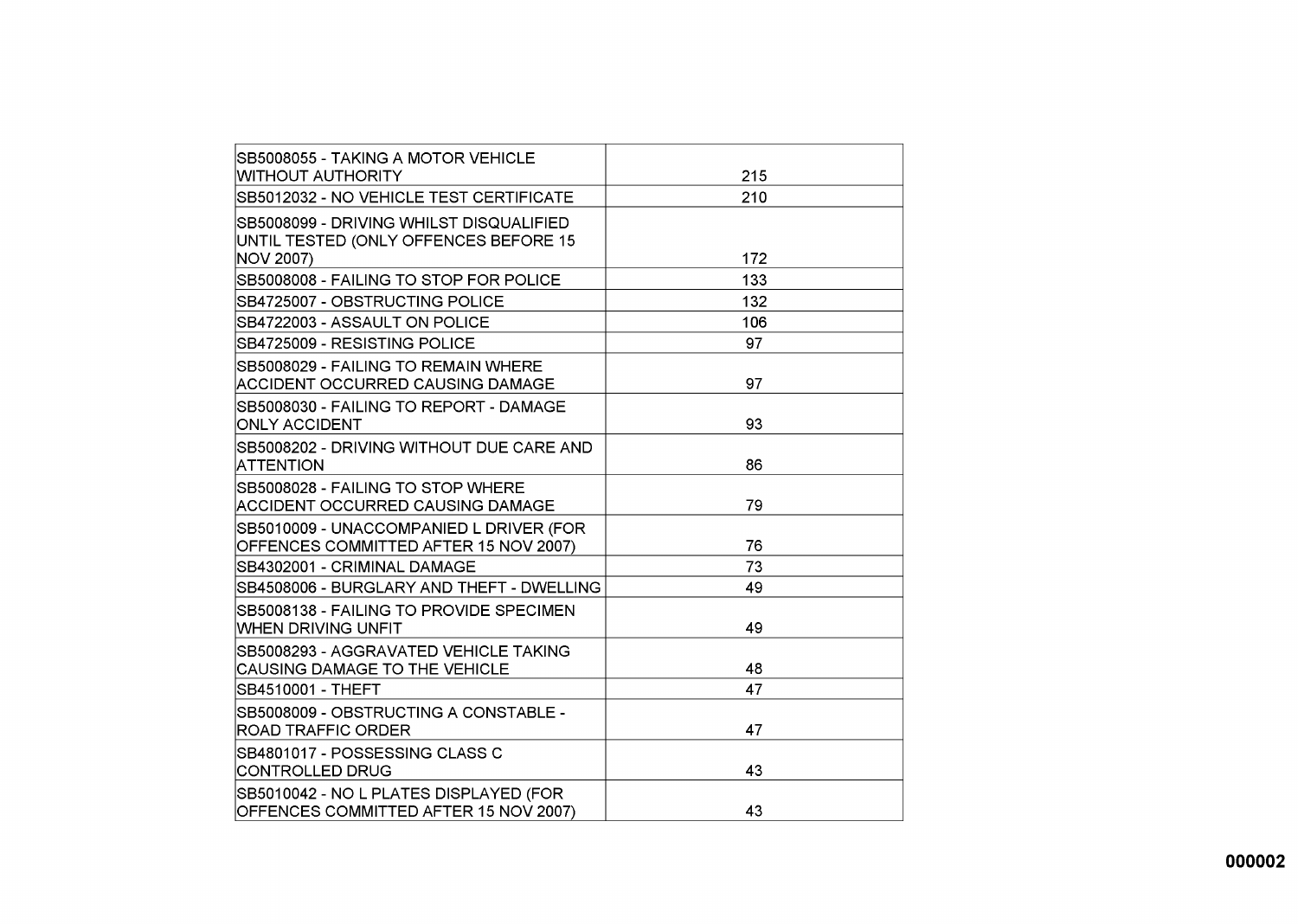| SB5013268 - FAILING TO WEAR SEAT BELT<br>(DRIVER)                                 | 39 |
|-----------------------------------------------------------------------------------|----|
| SB5008331 - DRIVING ETC.WHILE DISQUALIFIED<br>(OFFENCES ON OR AFTER 16 JULY 2008) | 37 |
| SB4405227 - FRAUD BY FALSE<br><b>REPRESENTATION</b>                               | 36 |
| SB4511001 - HANDLING STOLEN GOODS (BY<br>DEALING)                                 | 33 |
| SB5010009 - UNACCOMPANIED L DRIVER                                                | 33 |
| SB4401003 - USING FALSE INSTRUMENT WITH<br>INTENT                                 | 32 |
| SB5010007 - NO L PLATES DISPLAYED                                                 | 32 |
| SB5013228 - DEFECTIVE TYRE - GENERAL                                              | 30 |
| SB4512002 - GOING EQUIPPED FOR THEFT                                              | 28 |
| SB5008021 - DRIVING WHILE DISQUALIFIED<br>(OFFENCE PRIOR TO 1 OCTOBER 1997)       | 28 |
| SB5008033 - FAILING TO REMAIN WHERE<br>ACCIDENT OCCURRED CAUSING INJURY           | 28 |
| SB5008135 - FAILING TO PROVIDE SPECIMEN OF<br>BREATH FOR PRELIMINARY TEST         | 27 |
| SB5010007 - NO L PLATES DISPLAYED (FOR<br>OFFENCES COMMITTED AFTER 15 NOV 2007)   | 24 |
| SB4712002 - POSSESSING OFFENSIVE WEAPON<br><b>IN PUBLIC PLACE</b>                 | 23 |
| SB5008141 - FAIL TO PROVIDE SPECIMEN WHEN<br>DRIVING WITH EXCESS ALCOHOL          | 23 |
| SB4510008 - THEFT - SHOPLIFTING                                                   | 22 |
| SB4721034 - FAILING TO ANSWER TO BAIL AS<br>SOON AS REASONABLY PRACTICABLE        | 21 |
| SB5008013 - EXCESS SPEED                                                          | 21 |
| SB5008295 - AGGRAVATED VEHICLE TAKING<br><b>CAUSING DAMAGE</b>                    | 21 |
| SB4706006 - DISORDERLY BEHAVIOUR                                                  | 18 |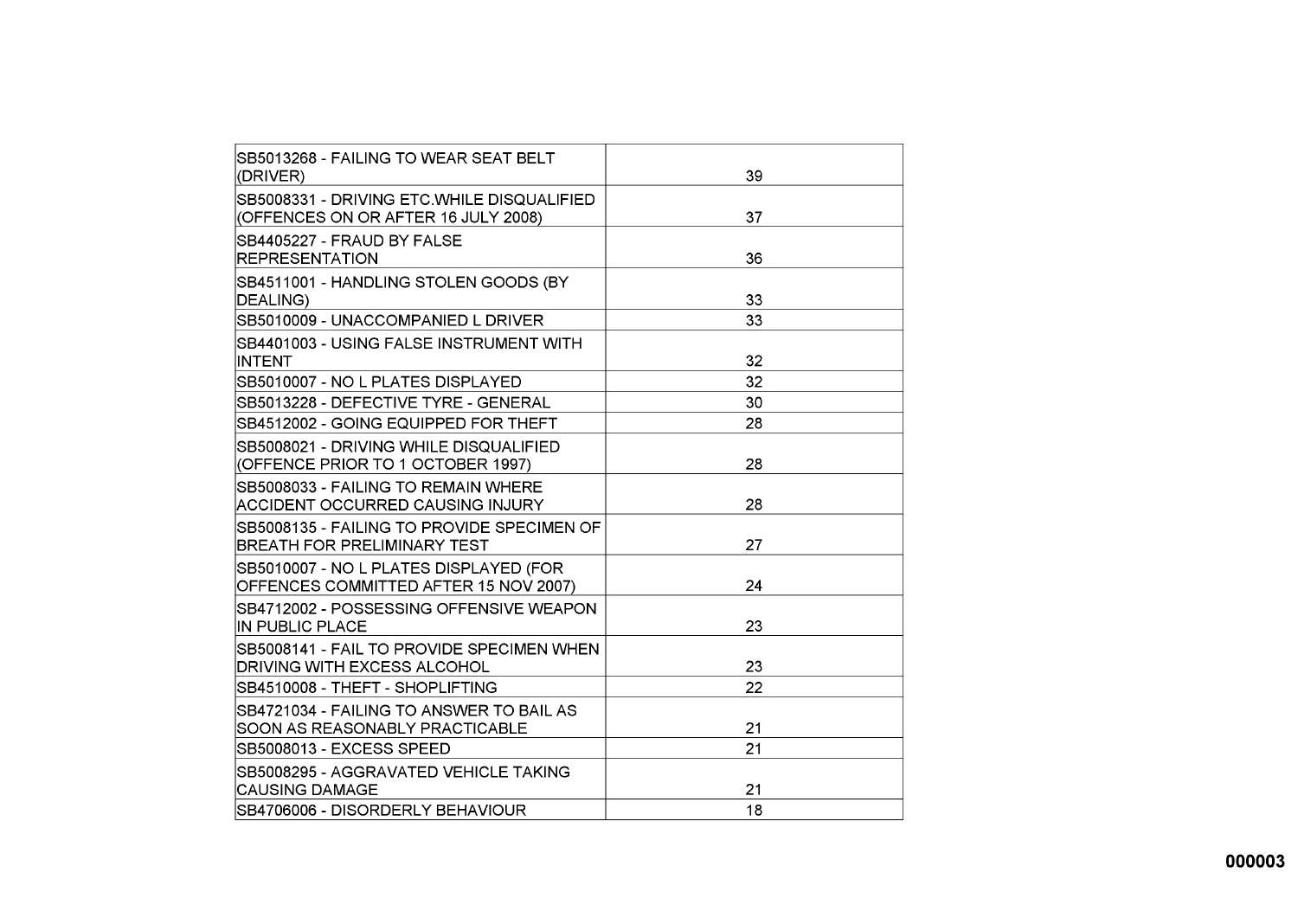| SB5008125 - IN CHARGE WHEN UNFIT THROUGH<br>DRINK OR DRUGS                       | 18 |
|----------------------------------------------------------------------------------|----|
| SB5008289 - AGGRAVATED VEHICLE TAKING                                            |    |
| ICAUSING DAMAGE TO ANOTHER VEHICLE                                               | 18 |
| ISB5013272 - USING A MOBILE PHONE WHILST<br><b>IDRIVING</b>                      | 18 |
| ISB5008292 - AGGRAVATED VEHICLE TAKING IN<br>WHICH VEHICLE IS DRIVEN DANGEROUSLY | 17 |
| ISB4108002 - AGGRAVATED ASSAULT ON A<br><b>FEMALE OR BOY UNDER 14 YEARS</b>      | 16 |
| SB5008032 - FAILING TO STOP WHERE<br>ACCIDENT OCCCURRED CAUSING INJURY           | 16 |
| ISB5008034 - FAILING TO REPORT AN ACCIDENT<br>IWHEREBY INJURY WAS CAUSED         | 16 |
| SB5008128 - IN CHARGE WITH EXCESS<br>ALCOHOL IN BREATH                           | 16 |
| SB4405230 - POSSESSION ETC. OF ARTICLES<br>FOR USE IN FRAUDS.                    | 15 |
| ISB4801015 - POSSESSING CLASS A<br> CONTROLLED DRUG                              | 15 |
| DR9999005 - DETAINED ON BREACH OF BAIL<br>CONDITIONS                             | 14 |
| SB4510007 - THEFT OF VEHICLE                                                     | 14 |
| SB5015024 - USING VEHICLE WITHOUT VEHICLE<br><b>EXCISE LICENCE</b>               | 14 |
| SB4110001 - THREATS TO KILL                                                      | 13 |
| ISB4508007 - BURGLARY AND THEFT - NON<br><b>DWELLING</b>                         | 13 |
| SB5008268 - BREACH OF TRAFFIC SIGN<br>(ENDORSEMENT)                              | 13 |
| ISB5010001 - DRIVING UNDER AGE                                                   | 12 |
| ISB4721033 - BREACH OF BAIL                                                      | 11 |
| SB5014085 - DEFECTIVE LIGHT                                                      | 11 |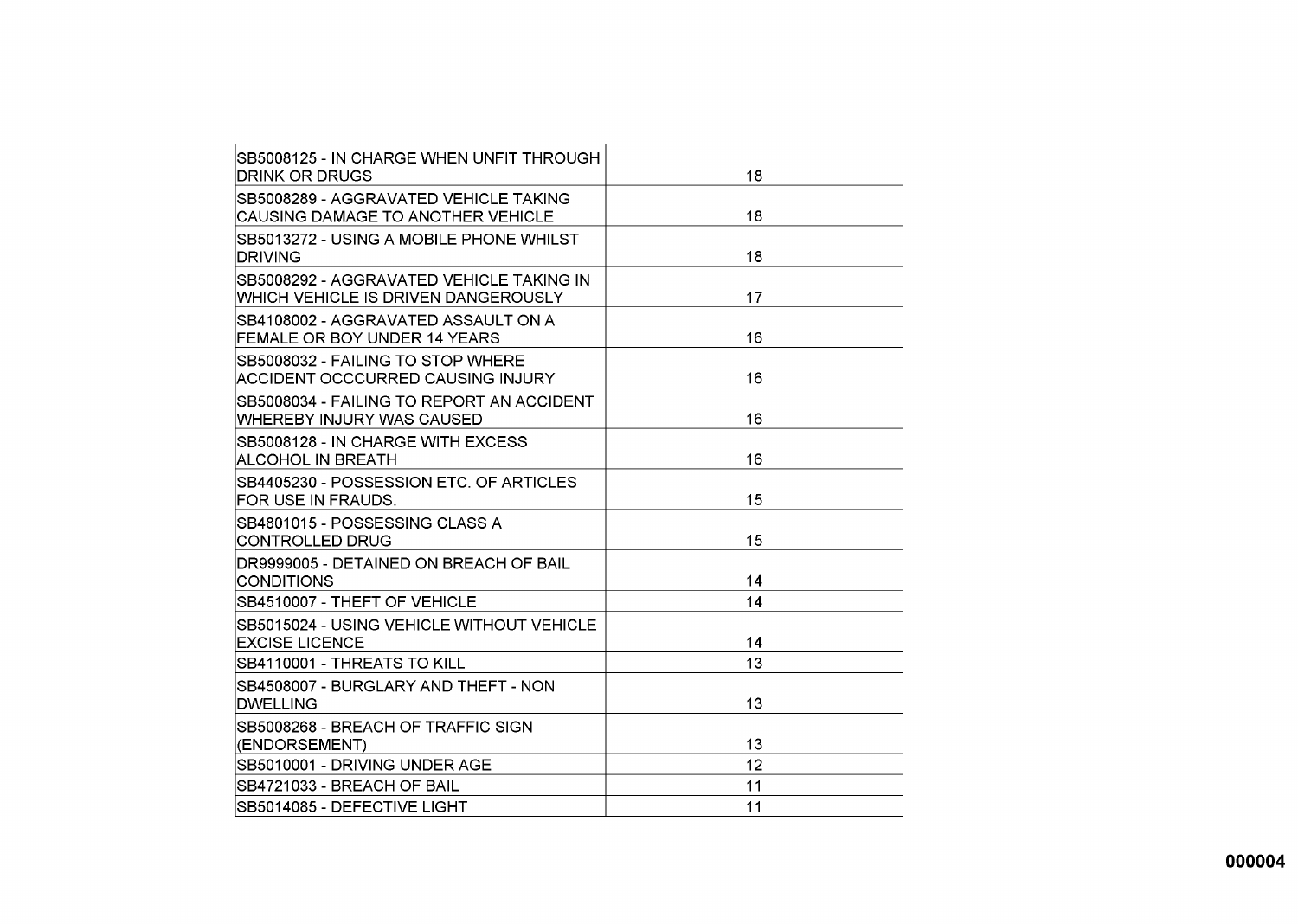| SB4109002 - ASSAULT OCCASIONING ACTUAL      |                |
|---------------------------------------------|----------------|
| BODILY HARM                                 | 10             |
| ISB4402011 - FRAUDULENTLY USING ROAD FUND   |                |
| LICENCE                                     | 10             |
| ISB4501015 - MAKING OFF WITHOUT PAYING      | 10             |
| SB4512001 - GOING EQUIPPED FOR BURGLARY     | 10             |
| SB5008024 - FAILING TO PRODUCE DRIVING      |                |
| <b>LICENCE</b>                              | 10             |
| ISB5008129 - DRIVING WITH EXCESS ALCOHOL IN |                |
| BLOOD                                       | 10             |
| SB5008218 - DRIVER OF MOTOR CYCLE FAILING   |                |
| TO WEAR PROTECTIVE HEADGEAR                 | 10             |
| ISB4108001 - ASSAULT AT COMMON LAW AND      |                |
| IS47 OF THE OFFENCES AGAINST THE PERSON     |                |
| ACT 1861                                    | 9              |
| SB4402008 - MAKING A FALSE DECLARATION TO   |                |
| OBTAIN CERTIFICATE OF INSURANCE             | 9              |
| SB4717002 - POSSESSION OF FALSE IDENTITY    |                |
| DOCUMENT                                    | 9              |
| SB5008025 - FAILING TO PRODUCE INSURANCE    | 9              |
| AT4302001 - ATTEMPTED CRIMINAL DAMAGE       | 8              |
| SB4305002 - HIJACKING - PROPERTY            | 8              |
| SB4510006 - THEFT FROM VEHICLE              | 8              |
| SB5008153 - FAILING TO REPORT - INJURY      |                |
| <b>ACCIDENT (ARTICLE 176)</b>               | 8              |
| SB5008312 - DRIVING WHILE DISQUALIFIED      | 8              |
| SB4402036 - FRAUDULENTLY USING A            |                |
| CERTIFICATE OF INSURANCE                    | 7              |
| SB4506001 - ROBBERY                         | 7              |
| SB4712007 - POSSESSING ARTICLE WITH BLADE   |                |
| OR POINT IN PUBLIC PLACE                    | 7              |
| SB4801018 - POSSESSING CLASS A              |                |
| CONTROLLED DRUG WITH INTENT TO SUPPLY       | $\overline{7}$ |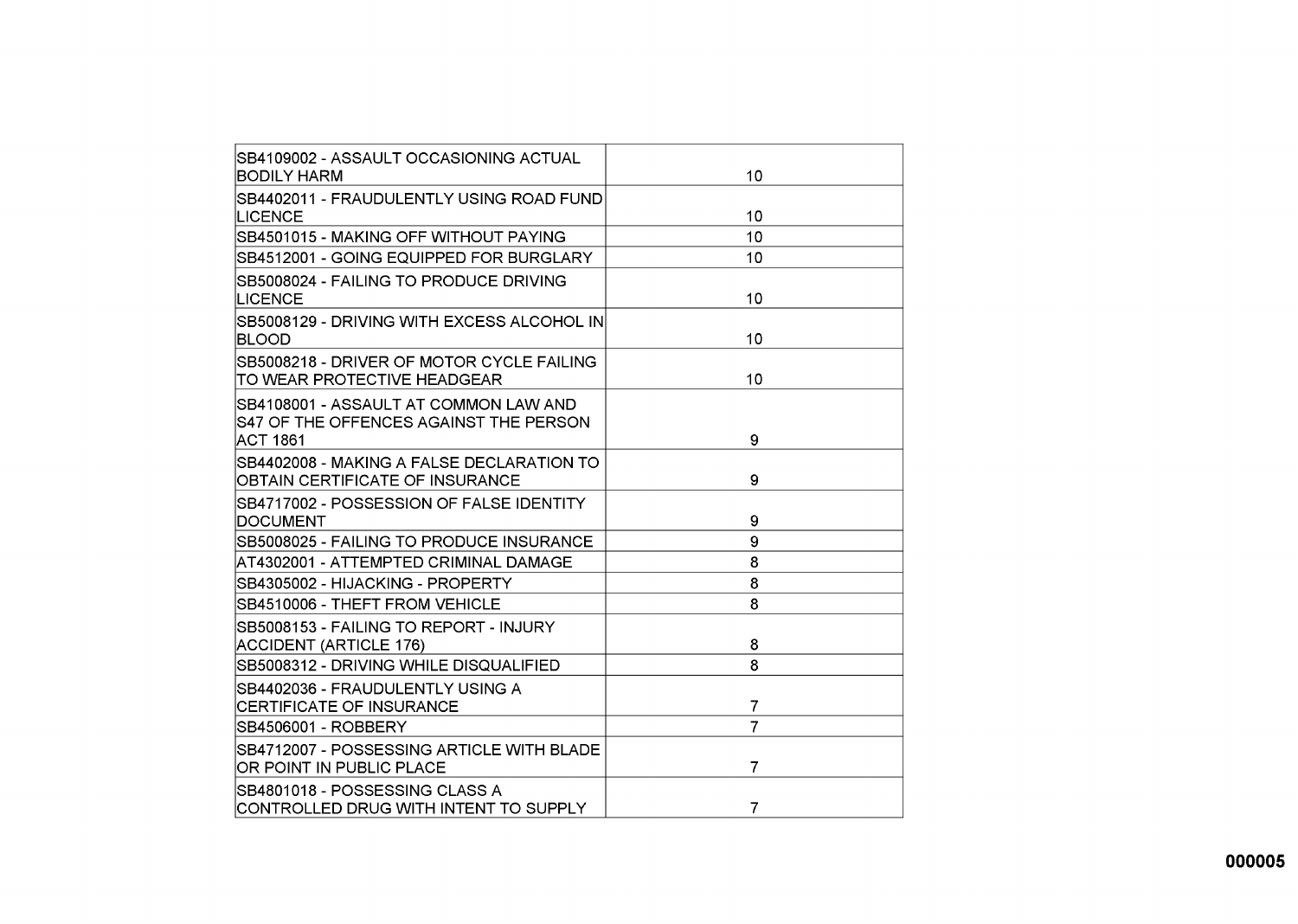| SB5008329 - DRIVING WHILE DISQUALIFIED BY<br>REASON OF AGE (OFFENCES ON OR AFTER 16 |   |
|-------------------------------------------------------------------------------------|---|
| <b>JULY 2008)</b>                                                                   | 7 |
| SB4302007 - THREATS TO DAMAGE PROPERTY                                              | 6 |
| SB4401001 - FORGERY                                                                 | 6 |
| ISB4508001 - BURGLARY WITH INTENT TO STEAL<br>- DWELLING                            | 6 |
| ISB4801020 - POSSESSING CLASS C<br>CONTROLLED DRUG WITH INTENT TO SUPPLY            | 6 |
| ISB5008200 - CAUSING GRIEVOUS BODILY<br>INJURY BY DANGEROUS DRIVING                 | 6 |
| ISB5008219 - RIDER ON MOTOR CYCLE FAILING<br>TO WEAR PROTECTIVE HEADGEAR            | 6 |
| AT4508001 - ATTEMPTED BURGLARY WITH<br><b>INTENT TO STEAL - DWELLING</b>            | 5 |
| SB4402048 - FRAUDULENTLY USING VEHICLE<br><b>REGISTRATION MARK (RTO)</b>            | 5 |
| SB4511002 - HANDLING PROPERTY STOLEN IN<br>THE REPUBLIC OF IRELAND                  | 5 |
| SB4721024 - BREACH OF NON-MOLESTATION<br>ORDER                                      | 5 |
| SB5008056 - ALLOWING SELF TO BE CARRIED                                             | 5 |
| SB5015034 - FAILING TO NOTIFY DVLNI OF<br>CHANGE OF KEEPER                          | 5 |
| AT4718012 - ATTEMPT TO PERVERT THE<br><b>COURSE OF JUSTICE</b>                      | 4 |
| PE5008019 - PERMITTING USING A MOTOR<br>VEHICLE WITHOUT INSURANCE                   | 4 |
| SB4108004 - COMMON ASSAULT (not female or<br>boy under 14)                          | 4 |
| SB4301001 - ARSON                                                                   | 4 |
| SB4506003 - ROBBERY (FIREARM ETC USED)                                              | 4 |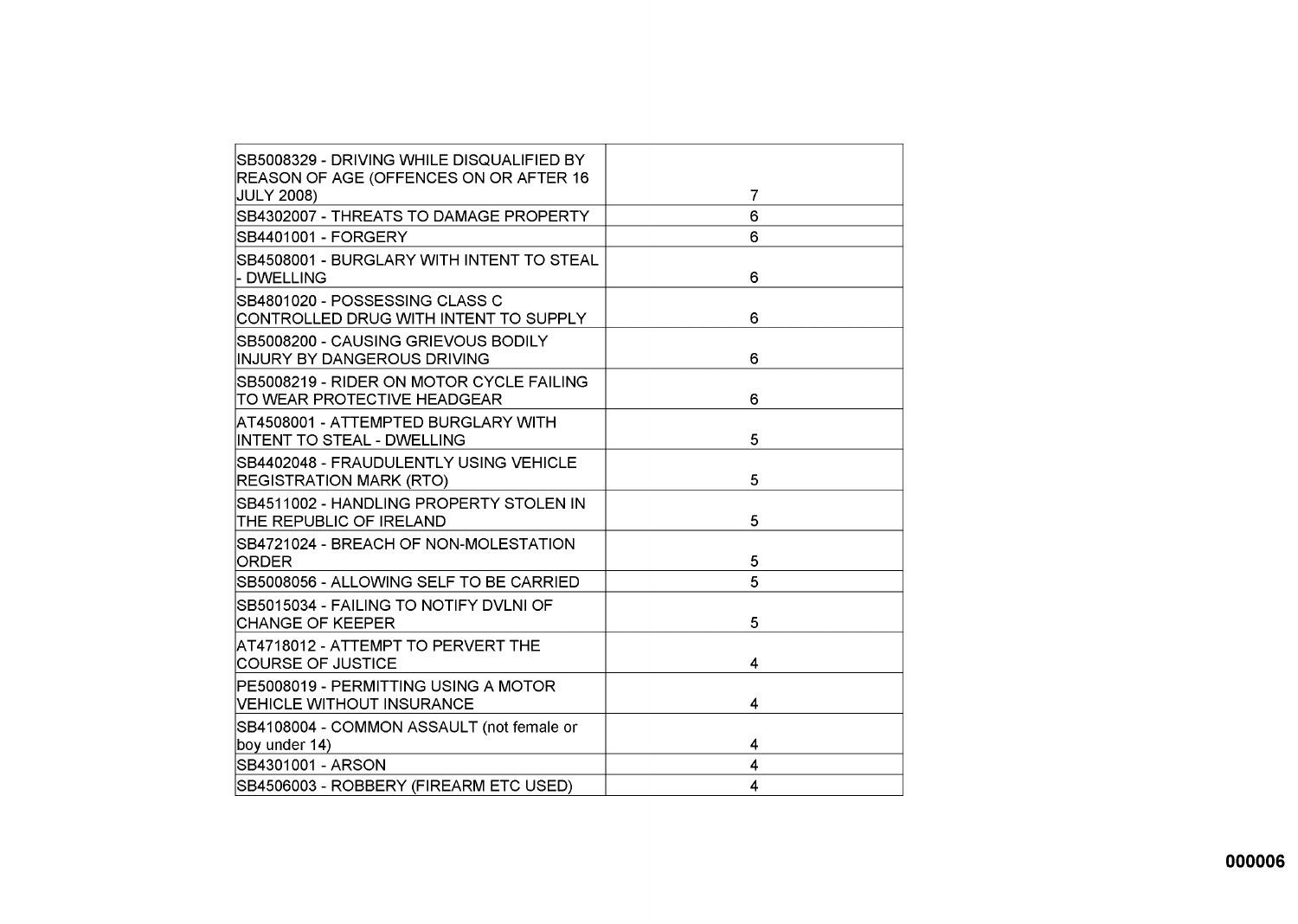| SB5008140 - FAILING TO PROVIDE SPECIMEN<br><b>WHEN IN CHARGE UNFIT</b>                                        | 4 |
|---------------------------------------------------------------------------------------------------------------|---|
| ISB5008237 - CARRYING UNAUTHORISED<br>PASSENGER ON A MOTOR BICYCLE                                            | 4 |
| SB5008334 - DRIVING ETC.WHILE DISQUALIFIED<br>(OFFENCES BETWEEN 15 NOVEMBER 2007 AND<br>16 JULY 2008)         | 4 |
| SB5012102 - NO GOODS VEHICLE TEST<br>ICERTIFICATE                                                             | 4 |
| ISB5013270 - CARRYING CHILD UNDER 3 YEARS<br>OR BETWEEN 3-14 YEARS IN REAR WITHOUT<br><b>PROPER SEAT BELT</b> | 4 |
| SB5015029 - FAIL TO NOTIFY SECRETARY OF<br>STATE OF OWNERSHIP OF VEHICLE (NEW<br>OWNER)                       | 4 |
| AT4102001 - ATTEMPTED MURDER                                                                                  | 3 |
| AT4301001 - ATTEMPTED ARSON                                                                                   | 3 |
| AT4405227 - ATTEMPTED FRAUD BY FALSE<br><b>IREPRESENTATION</b>                                                | 3 |
| SB4401027 - CONCEALING CRIMINAL PROPERTY                                                                      | 3 |
| SB4509001 - BLACKMAIL                                                                                         | 3 |
| SB4510002 - THEFT FROM PERSON                                                                                 | 3 |
| SB4511003 - HANDLING STOLEN GOODS (BY<br><b>RECEIVING)</b>                                                    | 3 |
| SB4721036 - BREACH OF ANTI-SOCIAL<br><b>BEHAVIOUR ORDER</b>                                                   | 3 |
| SB5008152 - FAILING TO STOP - INJURY<br>ACCIDENT (ARTICLE 176)                                                | 3 |
| SB5008279 - FAILING TO PRODUCE DRIVING<br><b>LICENCE TO COURT</b>                                             | 3 |
| ISB5008290 - AGGRAVATED VEHICLE TAKING<br>ICAUSING INJURY                                                     | 3 |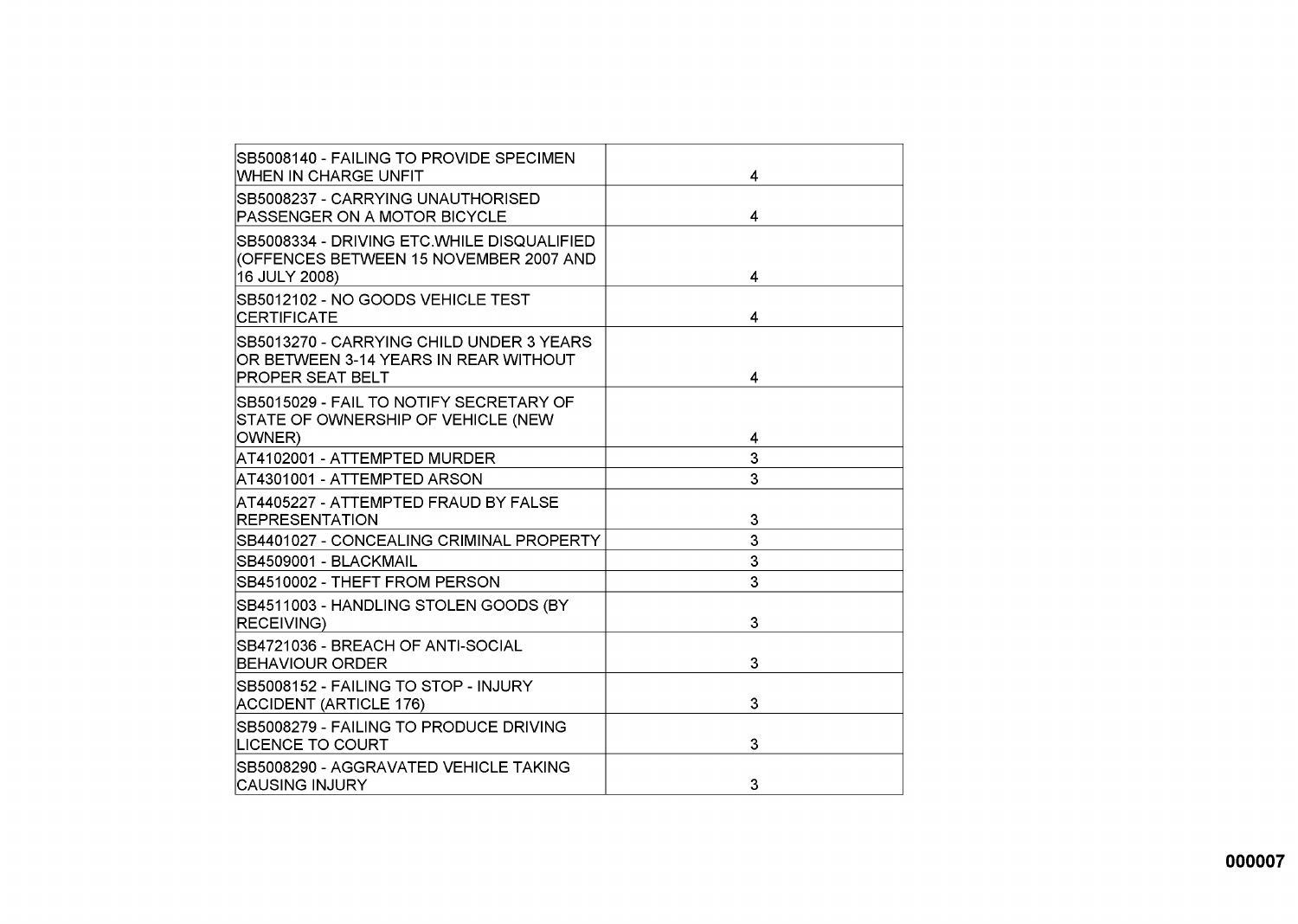| SB5008291 - EXCESS SPEED FOR VEHICLE                                     |                |
|--------------------------------------------------------------------------|----------------|
| <b>CLASSIFICATION</b>                                                    | 3              |
| SB5010014 - L DRIVER ON MOTORWAY                                         | 3              |
| SB5010015 - NO R PLATES DISPLAYED                                        | 3              |
| SB5012025 - FAILING TO USE TACHOGRAPH                                    | 3              |
| SB5013156 - USING MOTOR VEHICLE IN<br>DANGEROUS CONDITION                | 3              |
| SB5015037 - FAILURE TO DISPLAY REAR<br>INUMBER PLATE                     | 3              |
| AA4510001 - AIDING AND ABETTING THEFT                                    | $\overline{2}$ |
| AT4109010 - ATTEMPT TO COMMIT GRIEVOUS<br><b>BODILY HARM</b>             | $\overline{2}$ |
| AT4305002 - ATTEMPTED HIJACKING -<br>PROPERTY                            | $\overline{2}$ |
| AT4506001 - ATTEMPTED ROBBERY                                            | $\overline{2}$ |
| AT4508002 - ATTEMPTED BURGLARY WITH<br>INTENT TO STEAL - NON-DWELLING    | $\overline{2}$ |
| AT4722003 - ATTEMPTED ASSAULT ON POLICE                                  | $\overline{2}$ |
| DR9999002 - DETAINED ON BENCH WARRANT                                    | $\overline{2}$ |
| SB4210003 - INDECENT BEHAVIOUR                                           | $\overline{2}$ |
| SB4402016 - FRAUDULENTLY USING A LICENCE                                 | $\overline{2}$ |
| SB4402062 - FRAUDULENTLY USING A VEHICLE<br><b>TEST CERTIFICATE</b>      | $\overline{2}$ |
| SB4405221 - POSSESSING CRIMINAL PROPERTY                                 | $\overline{2}$ |
| SB4708005 - INTIMIDATION - WITNESS                                       | $\overline{2}$ |
| SB4708008 - INTIMIDATING A WITNESS                                       | $\overline{2}$ |
| SB4712001 - ARMED WITH OFFENSIVE WEAPON<br>WITH INTENT TO COMMIT OFFENCE | $\overline{2}$ |
| SB4715038 - POSSESSION OF A FALSE IDENTITY<br>DOCUMENT WITH INTENT.      | $\overline{2}$ |
| SB4727001 - ESCAPING FROM LAWFUL<br> CUSTODY                             | $\overline{2}$ |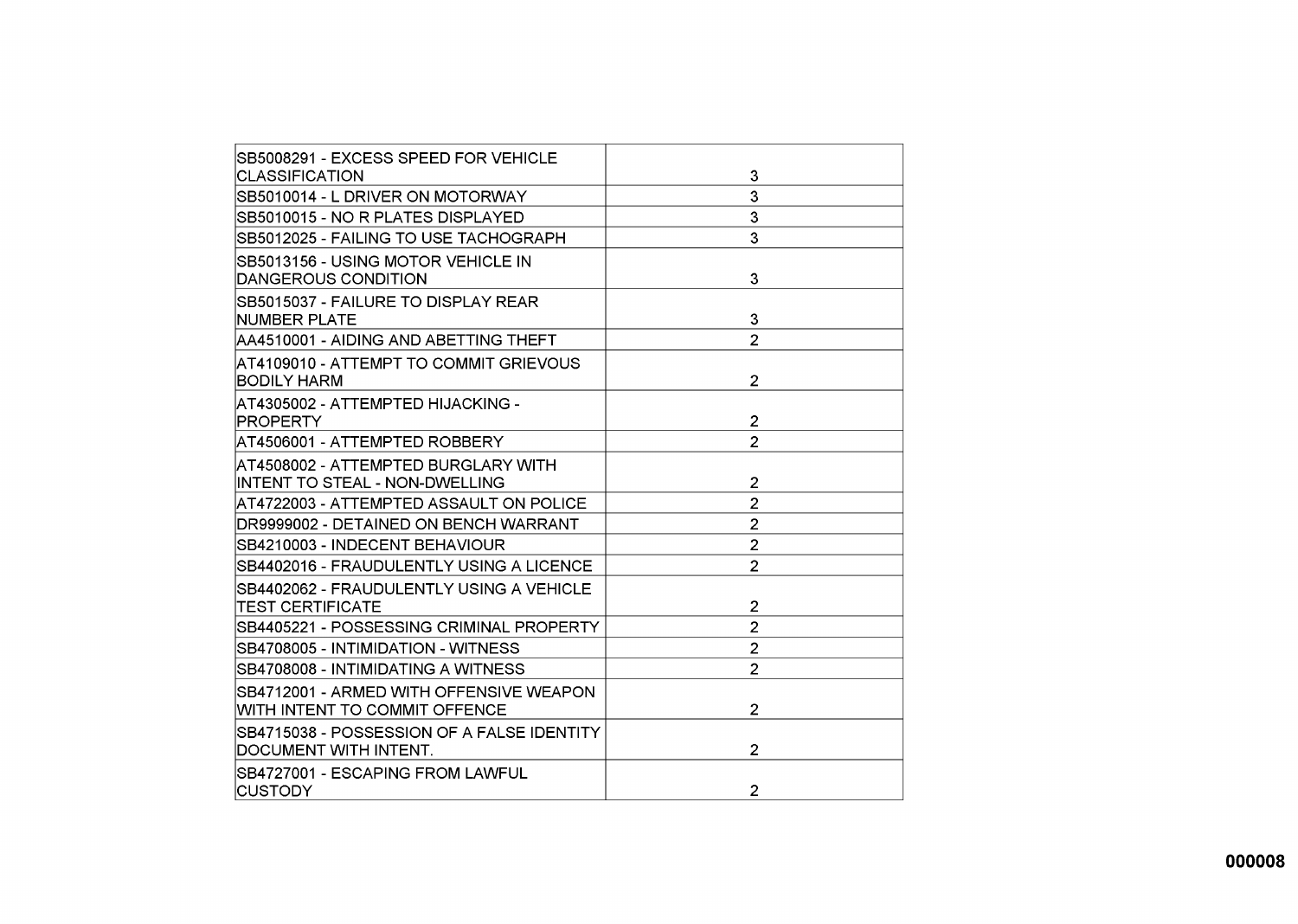| SB4801016 - POSSESSING CLASS B<br>CONTROLLED DRUG                                 | $\overline{2}$ |
|-----------------------------------------------------------------------------------|----------------|
| SB4801042 - BEING CONCERNED IN<br>PRODUCTION OF CLASS C CONTROLLED DRUG           | $\overline{2}$ |
| SB4904092 - POSSESSING FIREWORKS<br><b>WITHOUT A LICENCE</b>                      | $\overline{2}$ |
| SB5008036 - FAILING TO GIVE CORRECT NAME<br>AND ADDRESS                           | $\overline{2}$ |
| SB5010006 - NO L PLATES (LARGE<br>GOODS/PASSENGER-CARRYING VEHICLE)               | $\overline{2}$ |
| SB5010008 - UNACCOMPANIED L DRIVER LARGE<br>GOODS/PASSENGER VEHICLE               | $\overline{2}$ |
| SB5010041 - UNACCOMPANIED L DRIVER (FOR<br>OFFENCES COMMITTED BEFORE 15 NOV 2007) | $\overline{2}$ |
| SB5013154 - USING GOODS VEHICLE IN<br><b>DANGEROUS CONDITION</b>                  | $\overline{2}$ |
| ISB5013174 - HAVING A MOTOR VEHICLE OR<br>TRAILER IN A DANGEROUS CONDITION ON A   |                |
| ROAD                                                                              | 2              |
| SB5013195 - DEFECTIVE WINDSCREEN                                                  | $\overline{2}$ |
| SB5013248 - NO DRIVERS SEAT BELT FITTED                                           | $\overline{2}$ |
| ISB5013269 - CARRYING CHILD UNDER 14 YEARS<br>IIN FRONT WITHOUT SEAT BELT         | $\overline{2}$ |
| SB5014001 - NO LIGHTS ILLUMINATED ON<br><b>VEHICLE</b>                            | 2              |
| AA4508002 - AIDING AND ABETTING BURGLARY<br>WITH INTENT TO STEAL NON-DWELLING     | 1              |
| AT4109008 - ATTEMPTED GRIEVOUS BODILY<br><b>HARM WITH INTENT</b>                  | 1              |
| AT4403003 - ATTEMPT TO TENDER<br>COUNTERFEIT CURRENCY                             |                |
| AT4510001 - ATTEMPTED THEFT                                                       | 1              |
| AT4510008 - ATTEMPTED THEFT - SHOPLIFTING                                         | 1              |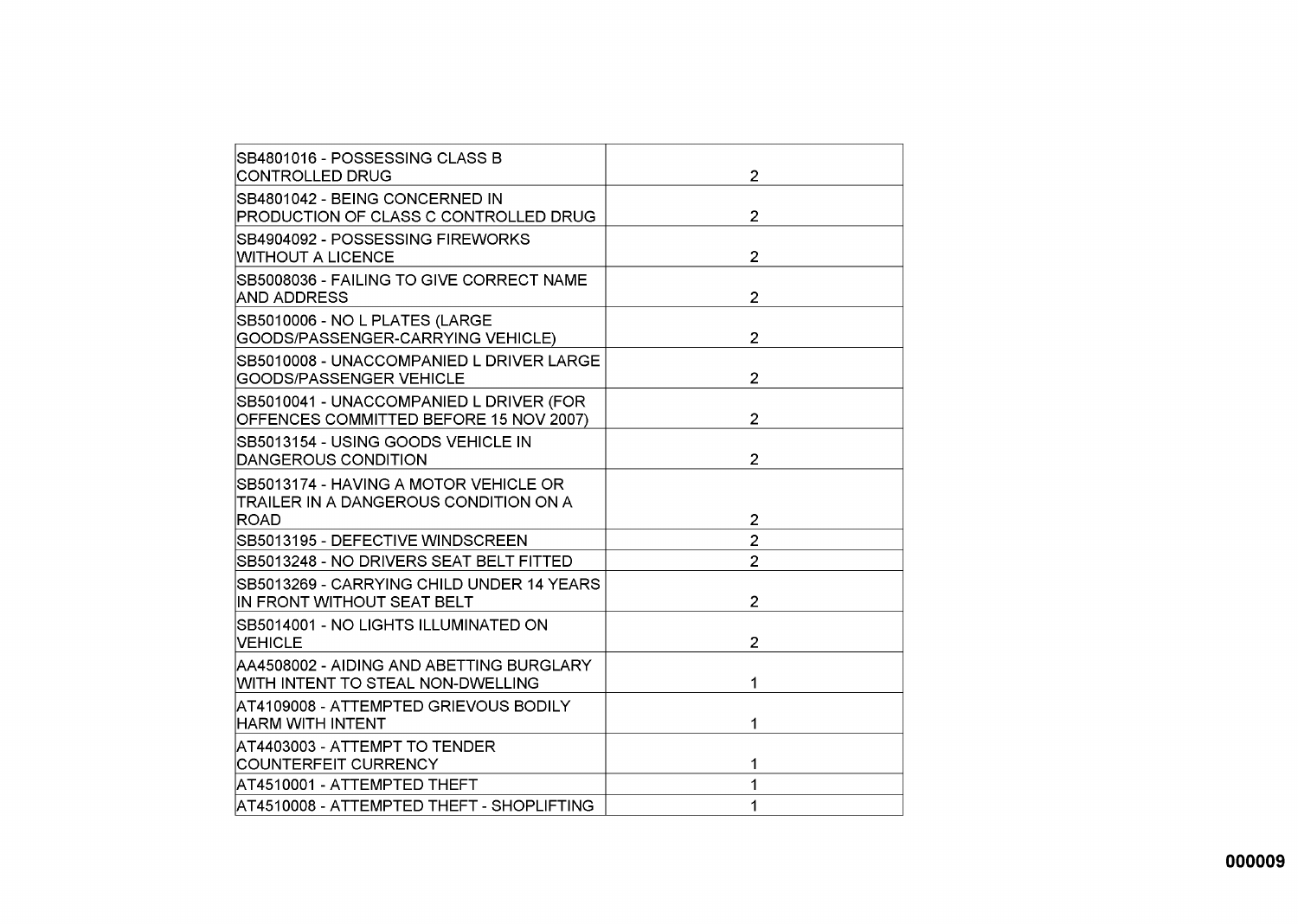| AT4718013 - ATTEMPING TO DO AN ACT WITH                                     |              |
|-----------------------------------------------------------------------------|--------------|
| INTENT TO PERVERT THE COURSE OF JUSTICE                                     | 1            |
| AT4725007 - ATTEMPTED OBSTRUCTING POLICE                                    | 1            |
| AT4727024 - ATTEMPTED ESCAPE FROM                                           |              |
| <b>LAWFUL CUSTODY ELSEWHERE</b>                                             | 1            |
| AT5008055 - ATTEMPT TO TAKE MOTOR VEHICLE<br>WITHOUT OWNERS CONSENT         | 1            |
| DR9999003 - DETAINED ON IMMIGRATION<br><b>AUTHORITY</b>                     | 1            |
| PE5010004 - PERMITTING NO DRIVING LICENCE                                   | 1            |
| ISB4104002 - CAUSING DEATH BY DANGEROUS<br><b>DRIVING</b>                   | 1            |
| SB4109008 - GRIEVOUS BODILY HARM WITH<br>INTENT                             | 1            |
| SB4109010 - GRIEVOUS BODILY HARM                                            | 1            |
| SB4111002 - FALSE IMPRISONMENT                                              | 1            |
| SB4203001 - RAPE (COMMON LAW)                                               | 1            |
| SB4209001 - INDECENT ASSAULT ON FEMALE                                      | 1            |
| SB4211028 - SEX OFFENDER FAILING TO<br><b>REGISTER WITH POLICE</b>          | 1            |
| SB4301011 - ARSON ENDANGERING LIFE -<br><b>RECKLESS</b>                     | 1            |
| SB4401005 - POSSESSING LISTED FALSE<br>INSTRUMENT WITH INTENT TO USE        | 1            |
| SB4402006 - FALSE DECLARATION TO OBTAIN<br>LICENCE                          | 1            |
| SB4402010 - FRAUDULENTLY ALTERING ROAD<br><b>FUND LICENCE</b>               | 1            |
| SB4402026 - FRAUDULENTLY USING VEHICLE<br><b>REGISTRATION MARK (EXCISE)</b> | 1            |
| SB4402049 - FALSE DECLARATION WHEN<br><b>REGISTERING VEHICLE</b>            | $\mathbf{1}$ |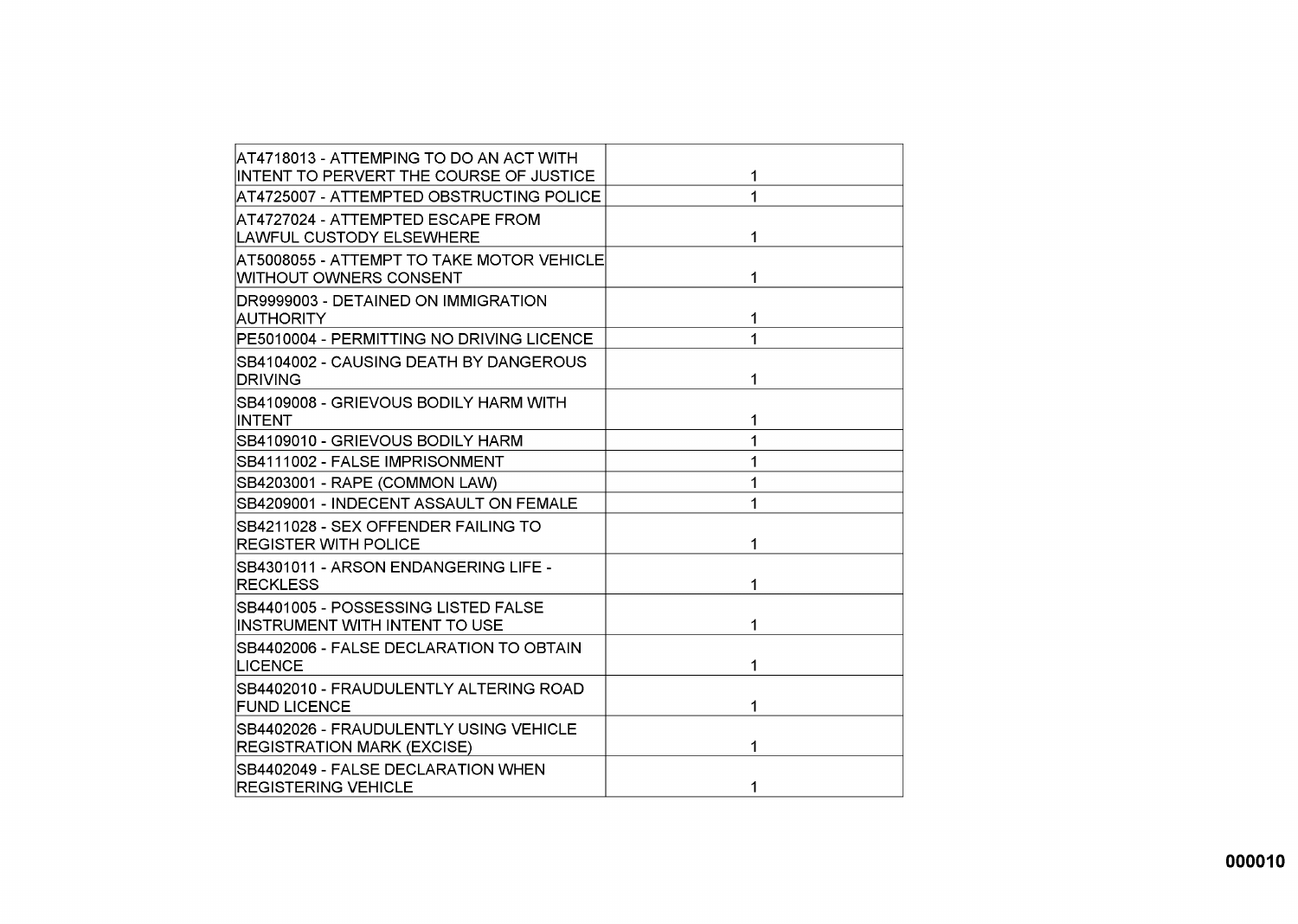| SB4407019 - FRAUDULENTLY USING TRADE<br>MARK WHEN EXPOSING GOODS FOR SALE                | 1 |
|------------------------------------------------------------------------------------------|---|
| SB4407033 - TRADING IN COUNTERFEIT<br><b>PRODUCTS</b>                                    | 1 |
| SB4501001 - OBTAINING PROPERTY BY<br><b>DECEPTION</b>                                    | 1 |
| SB4507005 - AGGRAVATED BURGLARY AND<br><b>STEALING</b>                                   | 1 |
| SB4507007 - AGGRAVATED BURGLARY AND<br>INFLICTING GRIEVOUS BODILY HARM                   | 1 |
| SB4508005 - BURGLARY WITH INTENT TO CAUSE<br>UNLAWFUL DAMAGE                             | 1 |
| SB4510003 - THEFT FROM DWELLING                                                          | 1 |
| SB4706005 - RIOTOUS BEHAVIOUR                                                            |   |
| SB4706009 - DISORDERLY BEHAVIOUR ON<br><b>LICENSED PREMISES</b>                          | 1 |
| SB4706010 - INDECENT BEHAVIOUR ON<br><b>LICENSED PREMISES</b>                            |   |
| SB4718013 - DOING AN ACT WITH INTENT TO<br>PERVERT THE COURSE OF JUSTICE                 | 1 |
| SB4719006 - FAILING TO STOP WHEN<br>REQUESTED BY A MEMBER OF HM FORCES OR<br>A CONSTABLE | 1 |
| SB4721005 - FAILING TO SURRENDER TO BAIL<br>(APPLICATION TO ESTREAT RECOGNIZANCE)        |   |
| SB4727024 - ESCAPING FROM LAWFUL<br><b>CUSTODY ELSEWHERE</b>                             | 1 |
| SB4801007 - CULTIVATING CANNABIS                                                         | 1 |
| SB4801045 - SUPPLYING CLASS C CONTROLLED<br>DRUG                                         |   |
| SB4901024 - CARRYING IMITATION FIREARM<br>WITH INTENT                                    | 1 |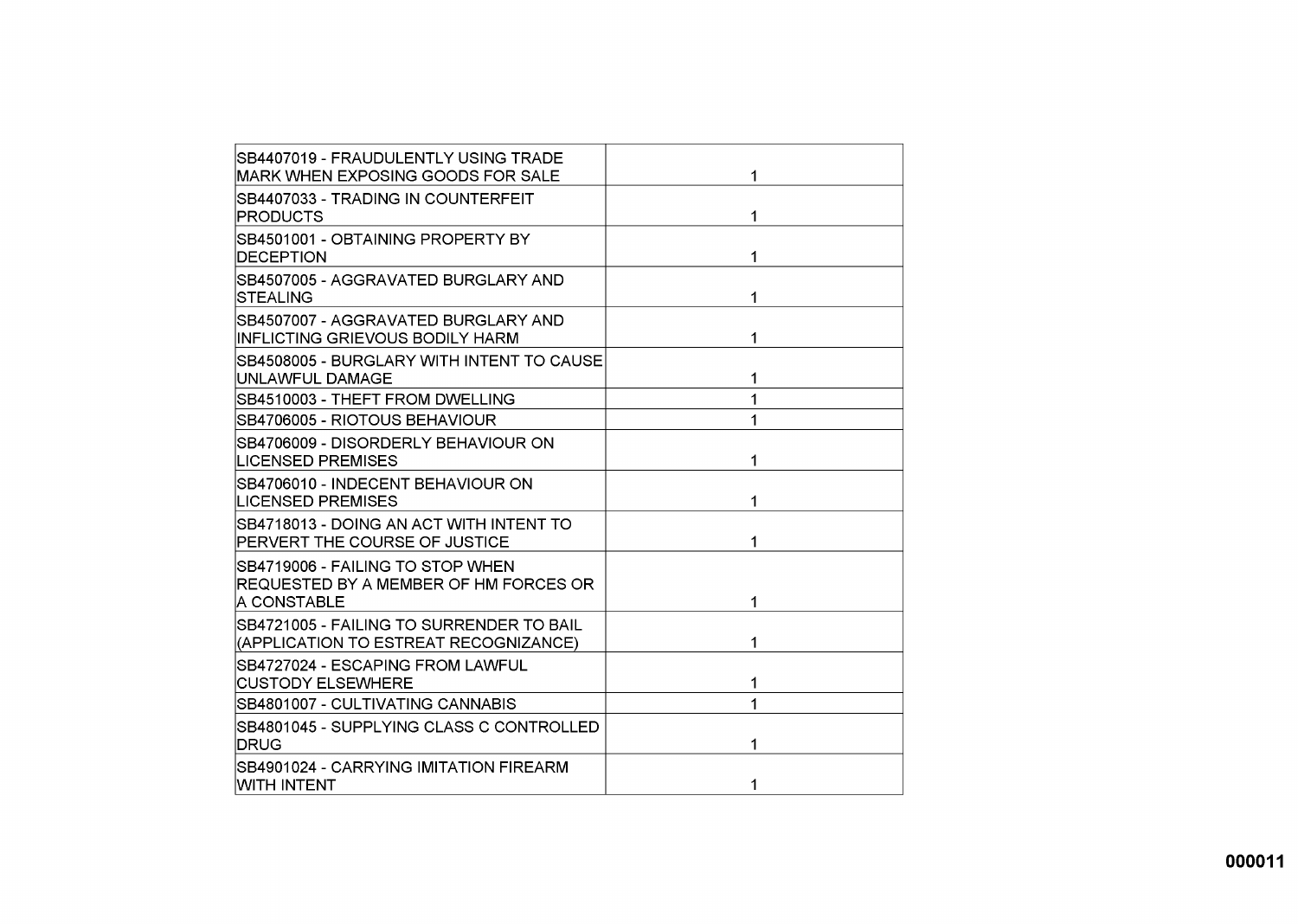| SB4901032 - POSSESSION OF FIREARM WITH<br>INTENT TO CAUSE FEAR OF VIOLENCE                       | 1 |
|--------------------------------------------------------------------------------------------------|---|
| SB4902027 - POSSESSION OF FIREARM IN<br>ISUSPICIOUS CIRCUMSTANCES                                | 1 |
| SB4902028 - POSSESSION OF LOADED FIREARM<br>WHILST DRUNK OR UNDER INFLUENCE OF<br><b>IDRUGS</b>  | 1 |
| ISB4902032 - POSSESSING FIREARM OTHER<br>THAN A HANDGUN WITHOUT CERTIFICATE                      | 1 |
| SB4902033 - POSSESSING AMMUNITION<br><b>WITHOUT CERTIFICATE</b>                                  | 1 |
| SB4904064 - POSSESSION OF FIREWORKS<br>WITHOUT A LICENCE                                         | 1 |
| SB4904065 - POSSESSION OF PROHIBITED<br>FIREWORKS                                                | 1 |
| SB5008022 - APPLYING FOR DRIVING LICENCE<br>WHILST DISQUALIFIED                                  | 1 |
| SB5008031 - FAILING TO GIVE PARTICULARS<br><b>WHERE ACCIDENT OCCURRED CAUSING</b><br>DAMAGE ONLY | 1 |
| SB5008037 - FAILING TO GIVE NAME AND<br><b>ADDRESS OF PASSENGERS</b>                             | 1 |
| SB5008039 - FAILING TO GIVE INFORMATION<br><b>REGARDING OWNER</b>                                | 1 |
| ISB5008040 - FAILING TO GIVE INFORMATION<br><b>REGARDING DRIVER</b>                              | 1 |
| SB5008064 - INTERFERENCE WITH VEHICLES                                                           | 1 |
| SB5008084 - OVERTAKING ON INSIDE                                                                 | 1 |
| SB5008095 - FAIL TO SURRENDER CERTIFICATE<br>OF INSURANCE ON CANCELLATION                        | 1 |
| SB5008124 - ATTEMPTING TO DRIVE WHEN<br>UNFIT THROUGH DRINK OR DRUGS                             | 1 |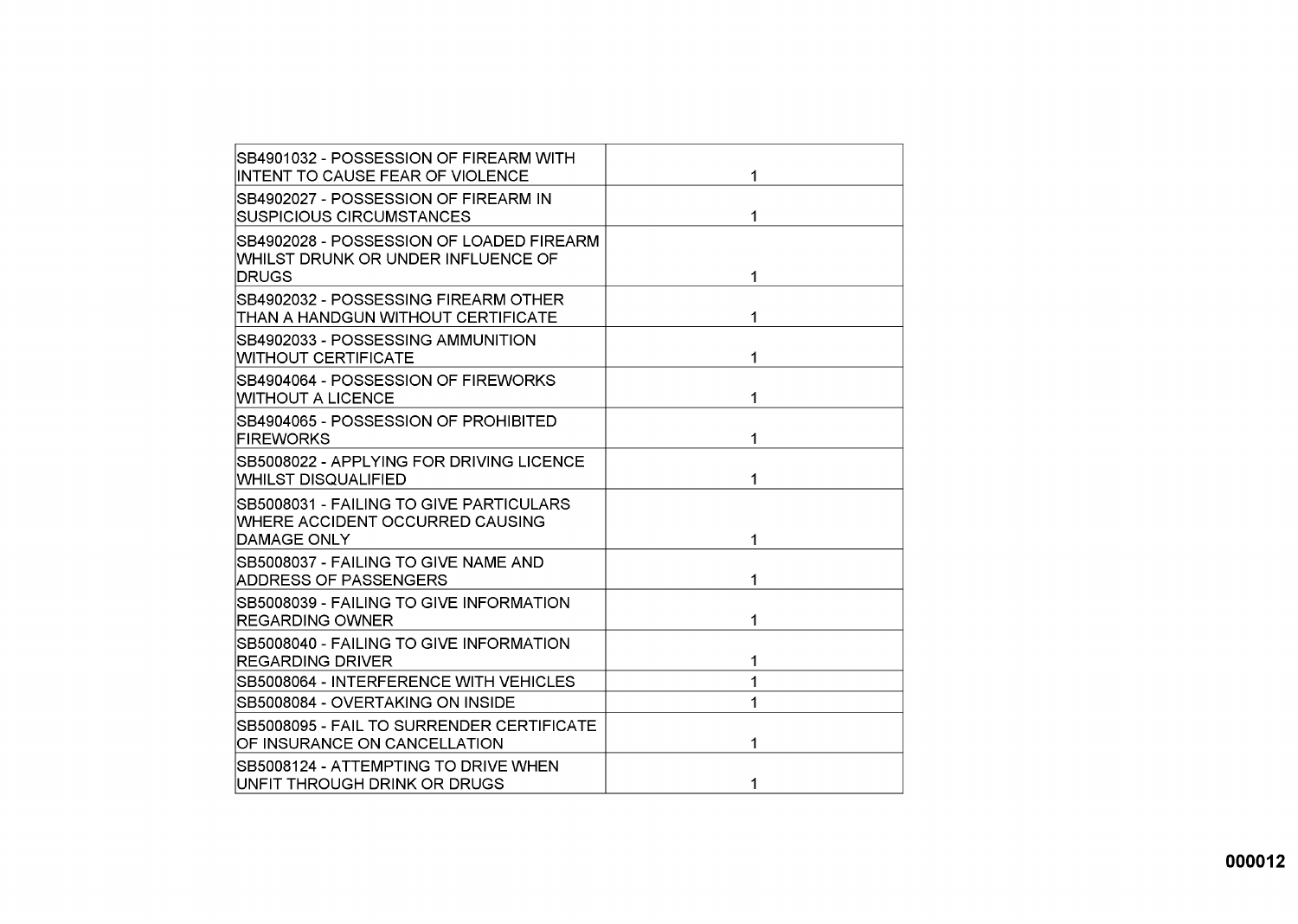| ISB5008131 - IN CHARGE OF A MOTOR VEHICLE<br>WITH EXCESS ALCOHOL IN BLOOD                                              | 1 |
|------------------------------------------------------------------------------------------------------------------------|---|
| SB5008143 - FAIL TO PROVIDE SPECIMEN WHEN<br>IN CHARGE WITH EXCESS ALCOHOL                                             | 1 |
| ISB5008203 - DRIVING WITHOUT REASONABLE<br><b>CONSIDERATION FOR OTHERS</b>                                             | 1 |
| SB5008231 - LEAVING VEHICLE IN DANGEROUS<br>POSITION                                                                   | 1 |
| SB5008269 - CONTRAVENTION OF TRAFFIC SIGN                                                                              | 1 |
| SB5008276 - FAILING TO STATE DATE OF BIRTHI                                                                            | 1 |
| ISB5009001 - TAKING CONVEYANCE WITHOUT<br>AUTHORITY                                                                    | 1 |
| SB5010013 - L DRIVER EXCEEDING 45 MPH                                                                                  | 1 |
| SB5010018 - NO HGV DRIVING LICENCE                                                                                     | 1 |
| SB5010023 - NO TAXI DRIVERS LICENCE                                                                                    | 1 |
| SB5010024 - NO PSV DRIVING LICENCE                                                                                     | 1 |
| SB5010040 - L DRIVER CARRYING<br>UNAUTHORISED PASSENGER ON MOTORCYCLE<br>(FOR OFFENCES COMMITTED AFTER 15.NOV<br>2007) | 1 |
| SB5012027 - NO PSV LICENCE                                                                                             | 1 |
| SB5012034 - MAKING FALSE TACHOGRAPH<br><b>ENTRY</b>                                                                    | 1 |
| ISB5012079 - USING GOODS VEHICLE WITHOUT<br>COMMUNITY AUTHORISATION                                                    | 1 |
| lSB5012127 - EXCESS GROSS VEHICLE WEIGHT                                                                               | 1 |
| SB5013141 - DRIVING PASSENGER CAR WITH<br>UNRESTRAINED CHILD UNDER 12 YEARS                                            | 1 |
| SB5013155 - USING PASSENGER VEHICLE IN<br>DANGEROUS CONDITION                                                          | 1 |
| SB5013160 - DRIVING UNFIT VEHICLE                                                                                      | 1 |
| SB5013180 - FAILING TO MAINTAIN                                                                                        | 1 |